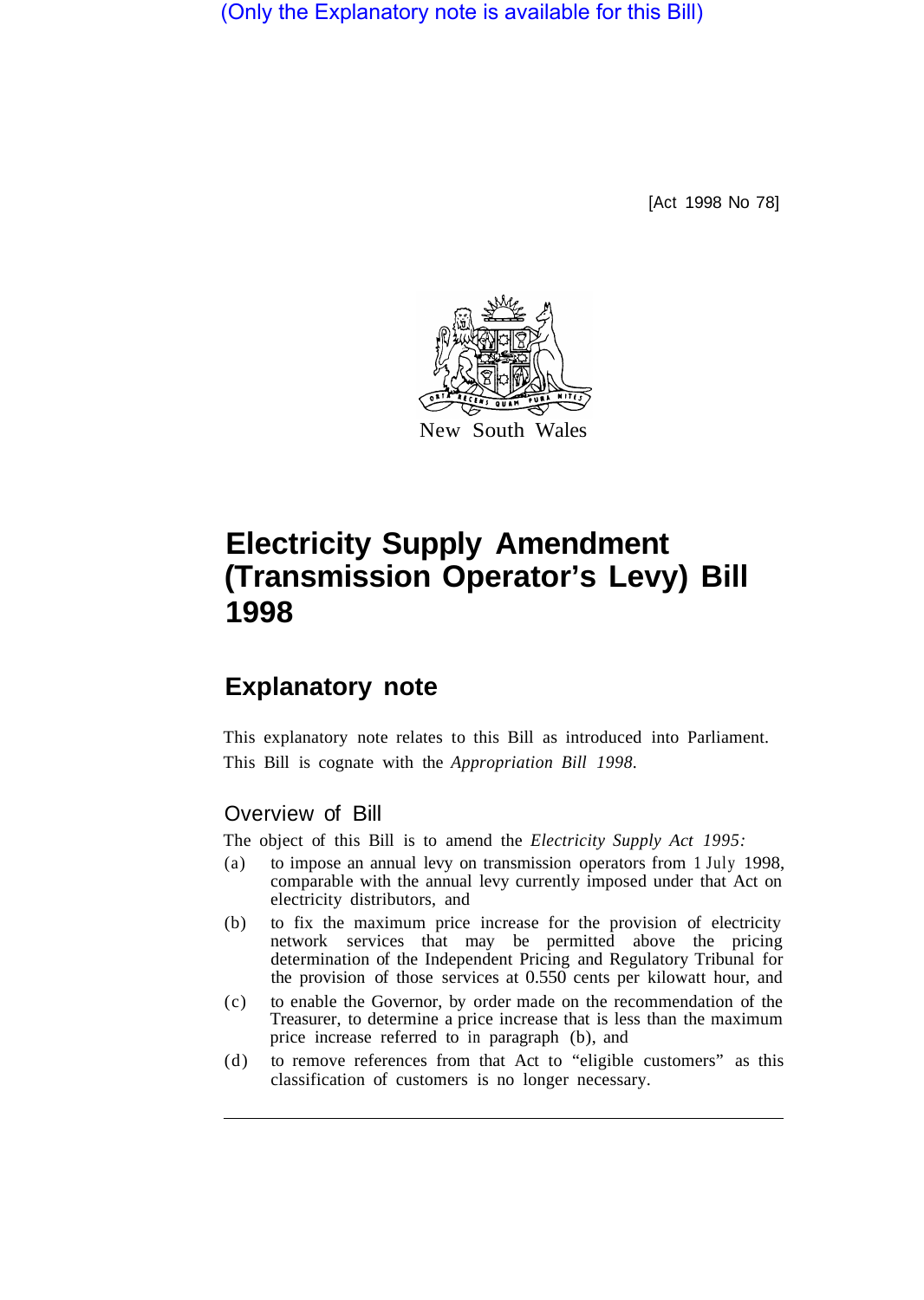Electricity Supply Amendment (Transmission Operator's Levy) Bill 1998 [Act 1998 No 78]

Explanatory note

## Outline of provisions

**Clause 1** sets out the name (also called the short title) of the proposed Act.

**Clause 2** provides for the commencement of the proposed Act on 28 June 1998.

**Clause 3** is a formal provision giving effect to the amendments to the *Electricity Supply Act I995* set out in Schedule l.

**Schedule 1 [5]** inserts proposed Part 4A (Electricity supply by transmission operators to direct customers) into the *Electricity Supply Act 1995.* 

Division 1 of the proposed Part relates to the imposition of the transmission operator's levy. It mirrors the provisions contained in Division 5 of Part 3 that deal with the imposition of the electricity distributor's levy. It contains the following provisions:

**Proposed section 43F** contains definitions for the purposes of the new Division.

**Proposed section 43G** imposes a levy on a transmission operator in each financial year, based on profit from "network income". That income is derived by the transmission operator from the use of the electricity network in the provision of electricity network services to direct customers. The actual amount of the levy is as determined by the Governor on the recommendation of the Treasurer in accordance with the principles set out in the proposed section.

**Proposed section 43H** permits the amount of the levy to be varied in respect of the financial year to which it relates.

**Proposed sections 43I** and **43J** make provision for the levy in the case of persons who become transmission operators during a financial year or cease to be transmission operators during a financial year.

**Proposed section 43K** makes provision for the payment and recovery of the levy.

**Proposed section 43L** makes it clear that the new Division does not affect the provisions of the *Public Finance and Audit Act 1983* relating to the payment of dividends.

Division 2 of the proposed Part relates to the pricing of electricity. It mirrors the provisions contained in Division 4 of Part 4 that deal with the pricing of electricity supplied by electricity distributors. It contains the foIlowing provisions:

**Proposed section 43M** contains definitions for the purposes of the new Division.